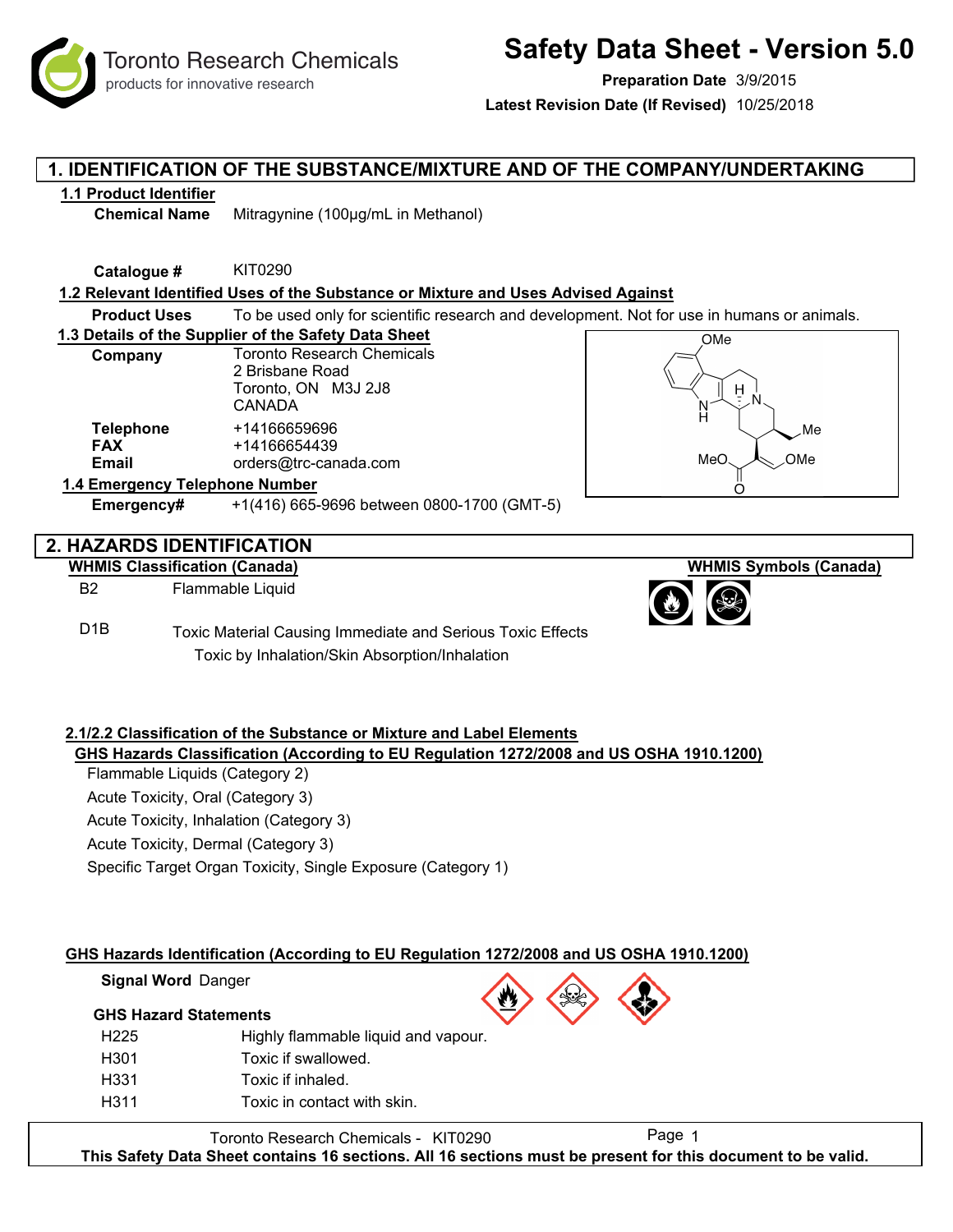## H370 Causes damage to organs.

#### **GHS Precautionary Statements**

| P210      | Keep away from heat, hot surfaces, sparks, open flames and other ignition sources. No |  |  |
|-----------|---------------------------------------------------------------------------------------|--|--|
| P260      | smoking.                                                                              |  |  |
| P280      | Do not breathe dust/fume/gas/mist/vapours/spray                                       |  |  |
| P301/P310 | Wear protective gloves/protective clothing/eye protection/face protection.            |  |  |
| P307/P311 | IF SWALLOWED: Immediately call a POISON CENTER or doctor/physician.                   |  |  |
|           | IF exposed: Call a POISON CENTER or doctor/physician.                                 |  |  |

#### **2.3 Unclassified Hazards/Hazards Not Otherwise Classified**

No data available.

## **3. COMPOSITION/INFORMATION ON INGREDIENTS**

## **3.1 Substances**

**Molecular Formula:** C<sub>23</sub>H<sub>30</sub>N<sub>2</sub>O<sub>4</sub>

**CAS Registry #: 4098-40-2** 

Molecular Weight: 398.50 EC#: 210-076-9

#### **Synonyms**

(αE,2S,3S,12bS)-3-Ethyl-1,2,3,4,6,7,12,12b-octahydro-8-methoxy-α-(methoxymethylene)-indolo[2,3-a]quinolizine-2 acetic Acid Methyl Ester; (-)-Mitragynine; 9-Methoxy-corynantheidine; 16,17-Didehydro-9,17-dimethoxy-corynan-16 carboxylic Acid Methyl Ester;

#### **3.2 Mixtures**

| Ingredient  | <b>CAS#</b> | EC#       | Index-No.    | %Composition |
|-------------|-------------|-----------|--------------|--------------|
| Mitragynine | 4098-40-2   | N/A       | N/A          | 0.01%        |
| Methanol    | 67-56-1     | 200-659-6 | 603-001-00-X | 99.99%       |

## **4. FIRST AID MEASURES**

#### **4.1 Description of First Aid Measures**

#### **General Advice**

If medical attention is required, show this safety data sheet to the doctor.

#### **If Inhaled**

If inhaled, move casualty to fresh air. If not breathing, give artificial respiration and consult a physician.

#### **In Case of Skin Contact**

Remove contaminated clothing and shoes. Wash off with soap and plenty of water. Take victim immediately to hospital. Consult a physician.

#### **In Case of Eye Contact**

Rinse thoroughly with plenty of water for at least 15 minutes and consult a physician. Continue rinsing eyes during transport to hospital.

#### **If Swallowed**

Never give anything by mouth to an unconscious person. Rinse mouth with water. Do NOT induce vomiting unless advised to do so by a physician or Poison Control Center. Seek medical attention.

#### **4.2 Most Important Symptoms and Effects, Both Acute and Delayed**

The most important known symptoms and effects are described in the labeling (see section 2.2) and/or section 11.

## **4.3 Indication of any Immediate Medical Attention and Special Treatment Needed**

No data available.

## **5. FIREFIGHTING MEASURES**

#### **5.1 Extinguishing Media**

Use water spray, alcohol-resistant foam, dry chemical or carbon dioxide.

## **5.2 Special Hazards Arising from the Substance or Mixture**

Carbon oxides, Nitrogen oxides

## **5.3 Advice for Firefighters**

Toronto Research Chemicals - KIT0290 Page 2 **This Safety Data Sheet contains 16 sections. All 16 sections must be present for this document to be valid.**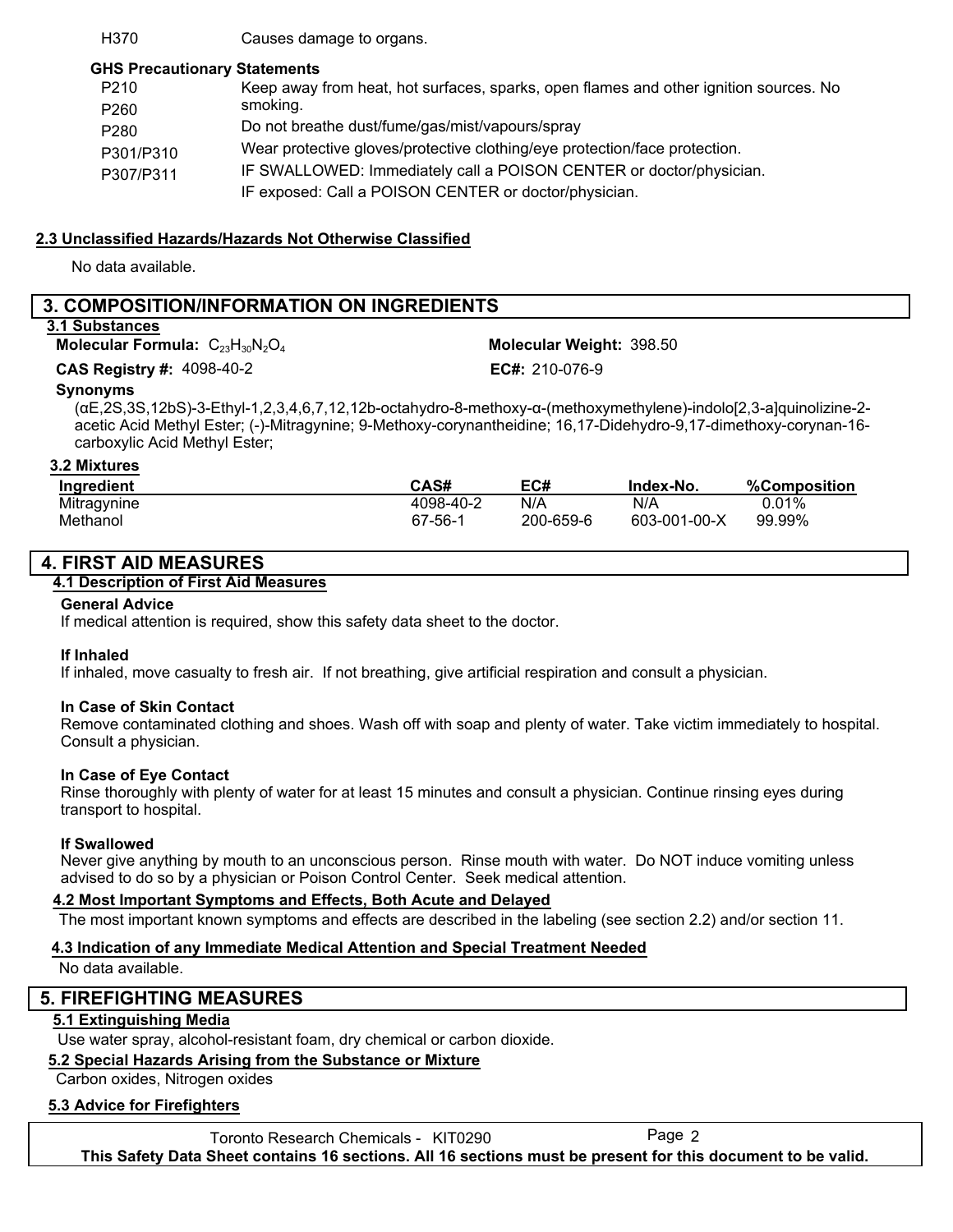Wear self contained breathing apparatus for fire fighting if necessary.

#### **5.4 Further Information**

No data available.

## **6. ACCIDENTAL RELEASE MEASURES**

## **6.1 Personal Precautions, Protective Equipment and Emergency Procedures**

Use recommended personal protective equipment (see Section 8). Adequate ventilation must be provided to ensure vapours or mists are not inhaled. Vapours are heavier than air and may accumulate in low areas. All sources of ignition, including sources of static discharge, must be removed from area.

#### **6.2 Environmental Precautions**

Material should not be allowed to enter the environment. Prevent further spillage or discharge into drains, if safe to do so.

#### **6.3 Methods and Materials for Containment and Cleaning Up**

Contain the spill and then collect using non-combustible absorbent material (such as clay, diatomaceous earth, vermiculite or other appropriate material). Place material in a suitable, sealable container and then dispose according to local/national regulations and guidance (see Section 13).

#### **6.4 Reference to Other Sections**

For protective equipment, refer to Section 8. For disposal, see Section 13.

## **7. HANDLING AND STORAGE**

#### **7.1 Precautions for Safe Handling**

 Avoid contact with skin and eyes. Ventilation and proper handling are to be used to prevent the formation of vapours and mists. Remove all sources of ignition and take precautionary measures to prevent the buildup of electrostatic discharge (ground and bond containers as appropriate). No smoking, eating or drinking around this material. Wash hands after use.

#### **7.2 Conditions for Safe Storage, Including any Incompatibilities**

 Ensure container is kept securely closed before and after use. Keep in a well ventilated area and do not store with strong oxidizers or other incompatible materials (see Section 10).

Storage conditions:-20°C Freezer

#### **7.3 Specific End Uses**

For scientific research and development only. Not for use in humans or animals.

## **8. EXPOSURE CONTROLS/PERSONAL PROTECTION**

#### **8.1 Control Parameters Components with workplace control parameters**

| <b>Components</b> | CAS-No. | Value | <b>Control parameters</b>          | <b>Basis</b>                                                           |
|-------------------|---------|-------|------------------------------------|------------------------------------------------------------------------|
| Methanol          | 67-56-1 | TWA   | 200.000000 ppm<br>262.000000 mg/m3 | Canada. Alberta, Occupational Health and Safety<br>Code (table 2: OEL) |

**Remarks** Substance may be readily absorbed through intact skin

STEL 250.000000 ppm Canada. Alberta, Occupational Health and Safety<br>328.000000 mg/m3 Code (table 2: OEL) 328.000000 mg/m3

Substance may be readily absorbed through intact skin

TWA 200.000000 ppm Canada. British Columbia OEL

Contributes significantly to the overall exposure by the skin route.

STEL 250.000000 ppm Canada. British Columbia OEL

Contributes significantly to the overall exposure by the skin route.

 TWAEV 200.000000 ppm Québec. Regulation respecting occupational health and safety, Schedule 1, Part 1: Permissible

Toronto Research Chemicals - KIT0290 Page 3 **This Safety Data Sheet contains 16 sections. All 16 sections must be present for this document to be valid.**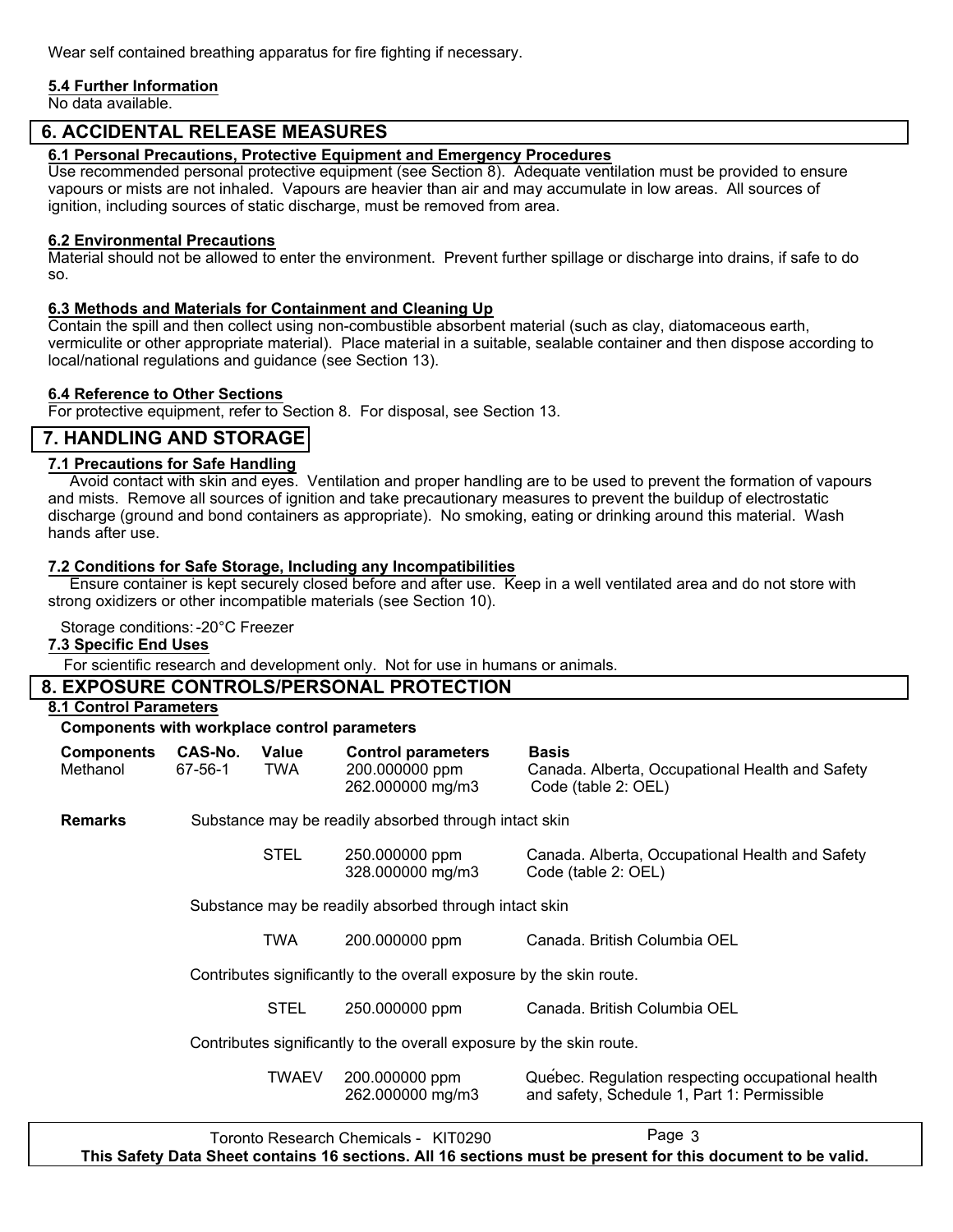Skin (percutaneous)

| <b>STEV</b>                        | 250.000000 ppm<br>328.000000 mg/m3 | Quebec. Regulation respecting occupational health<br>and safety, Schedule 1, Part 1: Permissible<br>exposure values for airborne contaminants |
|------------------------------------|------------------------------------|-----------------------------------------------------------------------------------------------------------------------------------------------|
| Skin (percutaneous) 200.000000 ppm |                                    | USA. ACGIH Threshold Limit Values (TLV)                                                                                                       |
| <b>STEL</b>                        | 250.000000 ppm                     | USA. ACGIH Threshold Limit Values (TLV)                                                                                                       |

#### **8.2 Exposure Controls**

#### **Appropriate Engineering Controls**

A laboratory fumehood or other appropriate form of local exhaust ventilation should be used to avoid exposure.

#### **Personal Protective Equipment**

All recommendations below are advisory in nature and a risk assessment should be performed by the employer/end user prior to use of this product. The type of protective equipment must be selected based on the amount and concentration of the dangerous material being used in the workplace.

#### **Eye/Face Protection**

Safety goggles or face shield. All equipment should have been tested and approved under appropriate standards, such as NIOSH (US), CSA (Canada), or EN 166 (EU).

#### **Skin Protection**

Gloves should be used when handling this material. Gloves are to be inspected prior to use. Contaminated gloves are to be removed using proper glove removal technique so that the outer surface of the glove does not contact bare skin. Dispose of contaminated gloves after use in compliance with good laboratory practices and local requirements.

Gloves used for incidental exposures (splash protection) should be designated as "chemical resistant" by EU standard EN 374 with the resistance codes corresponding to the anticipated use of the material. Unrated gloves are not recommended.

Suggested gloves: AnsellPro Sol-Vex nitrile gloves style 37-175, 15 mil thickness.

Penetration time has not been determined.

Gloves used for prolonged direct exposure (immersion) should be designated "chemical resistant" as per EN 734 with the resistance codes corresponding to the anticipated use of the material.

Suggested gloves: AnsellPro Viton/Butyl gloves style 38-612, 4/8 mil thickness.

Penetration time has not been determined.

These recommendations may not apply if the material is mixed with any other chemical, or dissolved into a solution. A risk assessment must be performed to ensure the gloves will still offer acceptable protection.

#### **Body Protection**

Chemical-resistant bodysuit (laminated Tychem SL or equivalent).

#### **Respiratory Protection**

Recommended respirators are NIOSH-approved OV/Multi-gas/P100 or CEN-approved ABEK-FFP3 respirators. These are to be only used as a backup to local exhaust ventilation or other engineering controls. If the respirator is the only means of protection, a full-face supplied air respirator must be used.

#### **9. PHYSICAL AND CHEMICAL PROPERTIES**

| 9.1 Information on Basic Physical and Chemical Properties |                                        |  |  |  |
|-----------------------------------------------------------|----------------------------------------|--|--|--|
| A) Appearance                                             | B) Odour                               |  |  |  |
| Clear Colourless to Pale Yellow Solution                  | No data available                      |  |  |  |
| C) Odour Threshold                                        | D) pH                                  |  |  |  |
| No data available                                         | No data available                      |  |  |  |
| E) Melting Point/Freezing Point                           | F) Initial Boiling Point/Boiling Range |  |  |  |
| No Data Available                                         | No data available                      |  |  |  |
| G) Flash point                                            | H) Evaporation Rate                    |  |  |  |
| No data available                                         | No data available                      |  |  |  |
|                                                           |                                        |  |  |  |

Toronto Research Chemicals - KIT0290 Page 4 **This Safety Data Sheet contains 16 sections. All 16 sections must be present for this document to be valid.**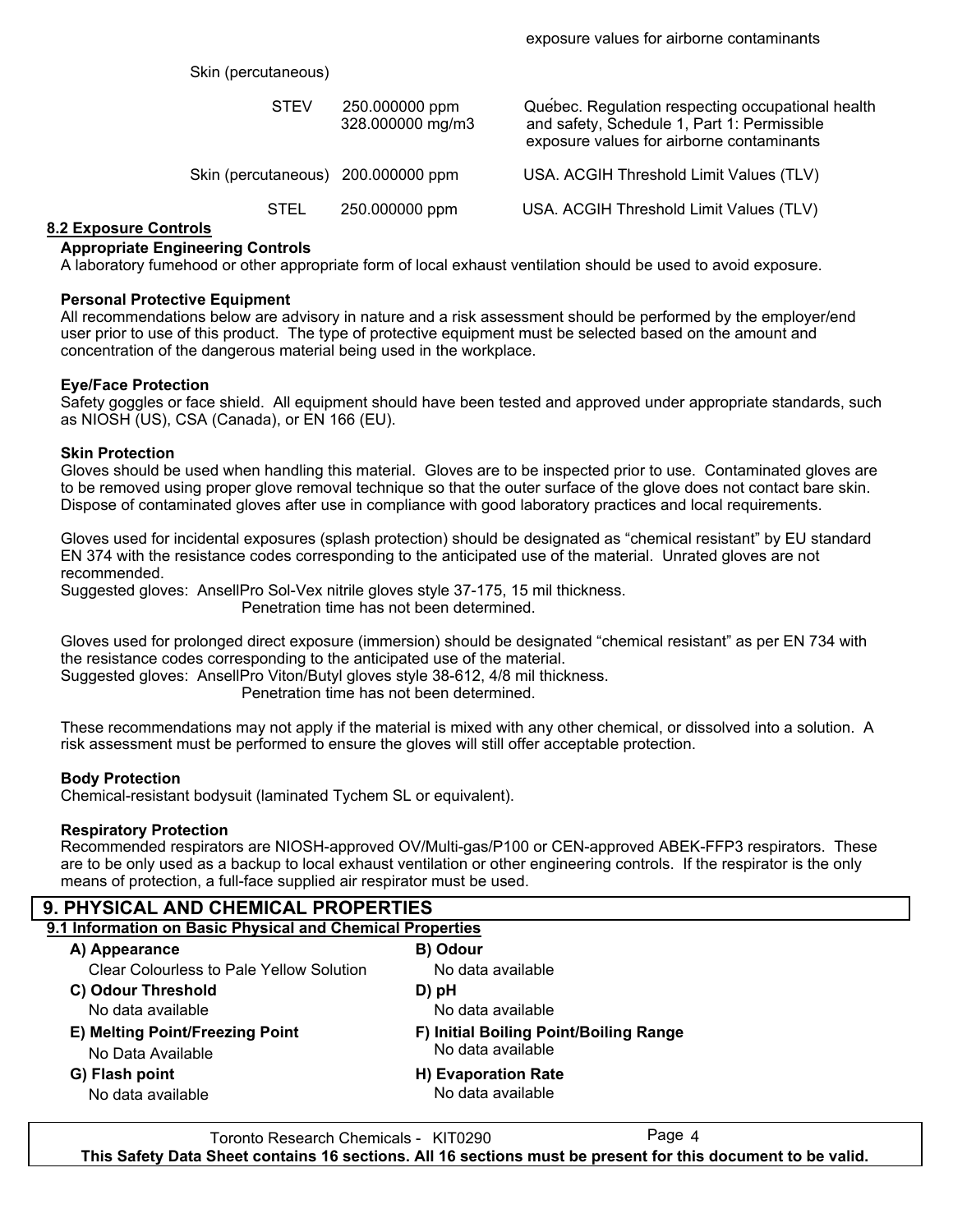- No data available No data available
- **K) Vapour Pressure L) Vapour Density**
- **M) Relative Density N) Solubility** No data available
- **O) Partition Coefficient: n-octanol/water P) Auto-Ignition Temperature** No data available No data available
- **Q) Decomposition Temperature R) Viscosity** No data available No data available
- **S) Explosive Properties T) Oxidizing Properties** No data available No data available
- **9.2 Other Information** no data available

## **10. STABILITY AND REACTIVITY**

## **10.1 Reactivity**

No data available.

## **10.2 Chemical Stability**

Stable under recommended storage conditions.

## **10.3 Possibility of Hazardous Reactions**

Vapours may form explosive mixture with air.

## **10.4 Conditions to Avoid**

Heat, flames and sparks. Extremes of temperature and direct sunlight.

## **10.5 Incompatible Materials**

Acids, Oxidizing agents, Alkali metals Acid chlorides, Acid anhydrides, Reducing agents, Phosphorus halides.

## **10.6 Hazardous Decomposition Products**

**In the event of fire:** See section 5. **Other decomposition products:** No data available.

## **11. TOXICOLOGICAL INFORMATION**

## **11.1 Information on Toxicological Effects**

## **A) Acute Toxicity**

**Dermal LD50:** No data available.

**Oral LD50:** No data available. **Inhalation LC50:** No data available.

## **B) Skin Corrosion/Irritation**

No data available

## **C) Serious Eye Damage/Irritation**

No data available

## **D) Respiratory or Skin Sensitization**

No data available

## **E) Germ Cell Mutagenicity**

No data available

## **F) Carcinogenicity**

No data available

## **G) Reproductive Toxicity/Teratogenicity**

No data available

## **H) Single Target Organ Toxicity - Single Exposure**

No data available

## **I) Single Target Organ Toxicity - Repeated Exposure**

No data available

## **J) Aspiration Hazard**

No data available

## **K) Potential Health Effects and Routes of Exposure**

**Inhalation**

- **I) Flammability (Solid/Gas) J) Upper/Lower Flammability/Explosive Limits**
	- No data available No data available
		- Methanol
		- -
		-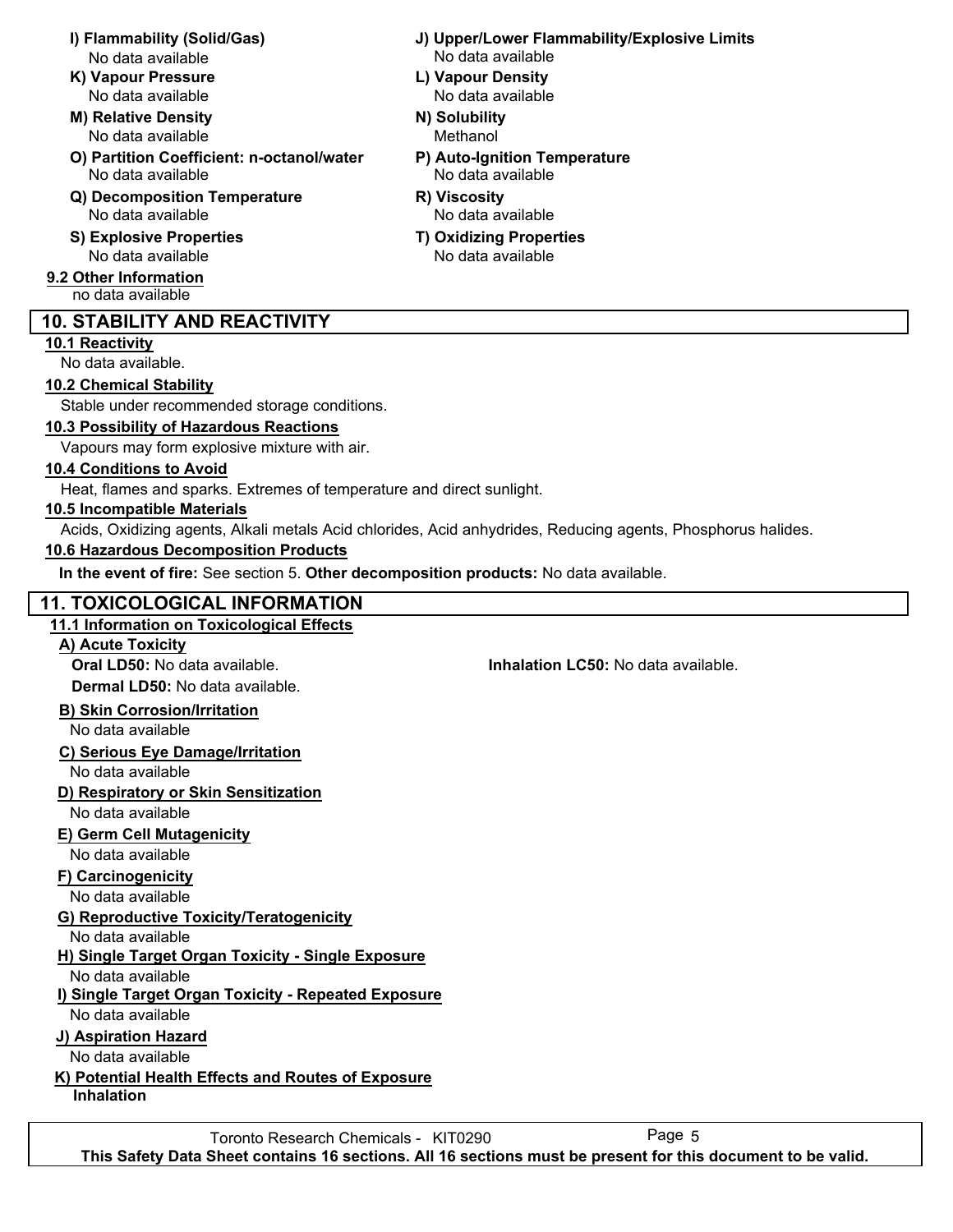Toxic if inhaled. May cause respiratory tract irritation.

#### **Ingestion**

Toxic if swallowed.

## **Skin**

Toxic if absorbed through skin. May cause skin irritation.

#### **Eyes**

May cause eye irritation.

#### **L) Signs and Symptoms of Exposure**

The most important known symptoms and effects are described in the labeling (see section 2.2) and/or section 11.

To the best of our knowledge, the chemical, physical, and toxicological properties of this material have not been thoroughly investigated.

#### **M) Additional Information**

RTECS: PC1400000 (Methanol)

## **12. ECOLOGICAL INFORMATION**

#### **12.1 Toxicity**

No data available.

#### **12.2 Persistance and Degradability**

No data available.

#### **12.3 Bioaccumulative Potential**

No data available.

#### **12.4 Mobility in Soil**

No data available.

#### **12.5 Results of PBT and vPvB Assessment**

No data available.

#### **12.6 Other Adverse Effects**

No data available.

## **13. DISPOSAL CONSIDERATIONS**

## **13.1 Waste Treatment Methods**

## **A) Product**

Product may be burned in an incinerator equipped with afterburner and scrubber. Excess and expired materials are to be offered to a licensed hazardous material disposal company. Ensure that all Federal and Local regulations regarding the disposal and destruction of this material are followed.

#### **B) Contaminated Packaging**

## Dispose of as above.

**C) Other Considerations**

Product is not to be disposed of in sanitary sewers, storm sewers, or landfills.

| <b>14. TRANSPORT INFORMATION</b>         |                     |                     |                  |
|------------------------------------------|---------------------|---------------------|------------------|
| 14.1 UN Number                           |                     |                     |                  |
| DOT (US): UN1230                         | <b>IATA: UN1230</b> | <b>IMDG: UN1230</b> | ADR/RID: UN1230  |
| 14.2 UN Proper Shipping Name             |                     |                     |                  |
| DOT (US)/IATA:                           |                     |                     |                  |
| Methanol, solution                       |                     |                     |                  |
| IMDG/ARD/RID:                            |                     |                     |                  |
| METHANOL, SOLUTION                       |                     |                     |                  |
| 14.3 Transport Hazard Class(es)          |                     |                     |                  |
| DOT $(US): 3 (6.1)$                      | IATA: 3(6.1)        | IMDG: 3(6.1)        | ADR/RID: 3 (6.1) |
| <b>14.4 Packing Group</b>                |                     |                     |                  |
| DOT (US): II                             | IATA: II            | IMDG: II            | ADR/RID: II      |
| <b>14.5 Environmental Hazards</b>        |                     |                     |                  |
| DOT (US): None                           | IATA: None          | <b>IMDG: None</b>   | ADR/RID: None    |
| <b>14.6 Special Precautions for User</b> |                     |                     |                  |
| None                                     |                     |                     |                  |

## **15. REGULATORY INFORMATION**

This safety data sheet complies with the requirements of WHMIS (Canada), OSHA 1910.1200 (US), and EU Regulation

Toronto Research Chemicals - KIT0290 Page 6 **This Safety Data Sheet contains 16 sections. All 16 sections must be present for this document to be valid.**